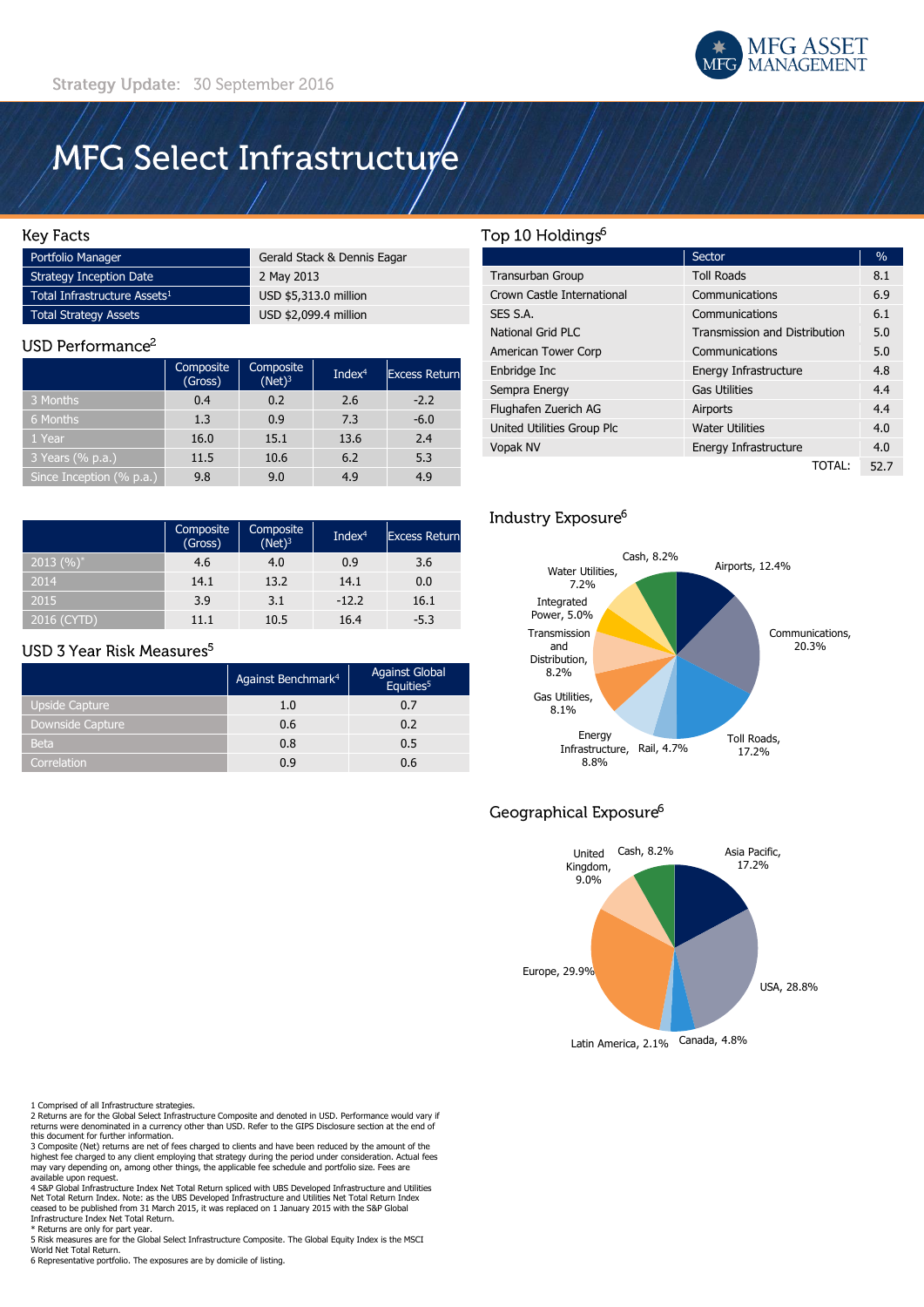### Performance

During the September 2016 quarter, in US dollar terms, the Strategy returned +0.4% before fees. This was 2.2% below the benchmark return of +2.6%. The one-year return for the Strategy was +16.0%. This was 2.4% better than the benchmark return of +13.6%. The Strategy also outperformed global equities by 4.6% over the year to 30 September 2016 with the MSCI World Net Total Return Index returning +11.4%. The September quarter saw a continued rebound in stocks that had been heavily sold off in previous quarters. This observation was most prevalent among stocks whose earnings are sensitive to commodity prices and those domiciled in emerging markets, neither of which are considered investable for the Strategy.

During the quarter, rail companies were added to the Strategy for the first time (further details below). The best performing sectors for the quarter were Rail (weighted average return in local currency of +5.9%), Airports (+5.6%) and Energy Infrastructure (+5.4%). The Strategy's exposure to the broader utilities sectors were reduced further during the quarter (see below) and this proved advantageous as they generated negative returns over the period. The Strategy's investments in Integrated Power companies declined by a weighted average 8.5% for the quarter, Gas Utilities declined by 6.8%, Transmission & Distribution companies declined by 2.1% and Water Utilities declined by 0.6%. Within the Strategy's major holdings, the best performing stocks during the quarter were European satellite company, SES (total shareholder return in local currency of +12.4%), Zurich Airport (+10.2%) and Enbridge (+6.4%).

The performance of the benchmark index was positively impacted by its oil & gas pipelines exposures, which produced an average return of 21.5% (in local currency terms) for the quarter after increasing by 16.4% in the previous quarter. Companies in this sector are excluded from MFG Asset Management's investment universe because their earnings are impacted by competition and the price of the commodity they are shipping. Consequently, their share price movements can be volatile and heavily correlated with commodity prices. Examples of companies recovering some of their lost ground over the past year include North American pipeline companies, Kinder Morgan (up 24.3% in the September quarter but still down 13.0% for the year) and The Williams Companies (up 43.0% for the quarter but still down 8.2% for the year). Excluding these companies, the benchmark index return was broadly in line with that of the Strategy. A further exception is the benchmark's Competitive Power exposures (not held in the Strategy) which were down by an average 3.5% for the quarter.

The Strategy's returns for the quarter by sector and region are shown in the following graphs:





### Strategy

During the September 2016 quarter the following changes were made to the Strategy:

- As previously discussed, we added three US/Canadian rail stocks to the Strategy. At the end of the quarter, these totalled 4.7% of the Strategy and this is likely to grow modestly in the near future. MFG Asset Management has monitored this sector closely over many years and appreciated the attractive duopoly structures that these rail companies operate under. However, we were concerned that a significantly lower oil price might disadvantage rail companies when competing with the trucking industry. Consequently, we have delayed investing in this sector while observing these industry dynamics under a lower oil price environment. A more detailed commentary on the sector can be found later in this report.
- We further reduced our exposure to the broader utilities market in response to continued strength in those markets, particularly for US utilities, and increased our investments in the Communications sector. Utilities now make up 29% of the Strategy compared to 35% at the end of the last quarter.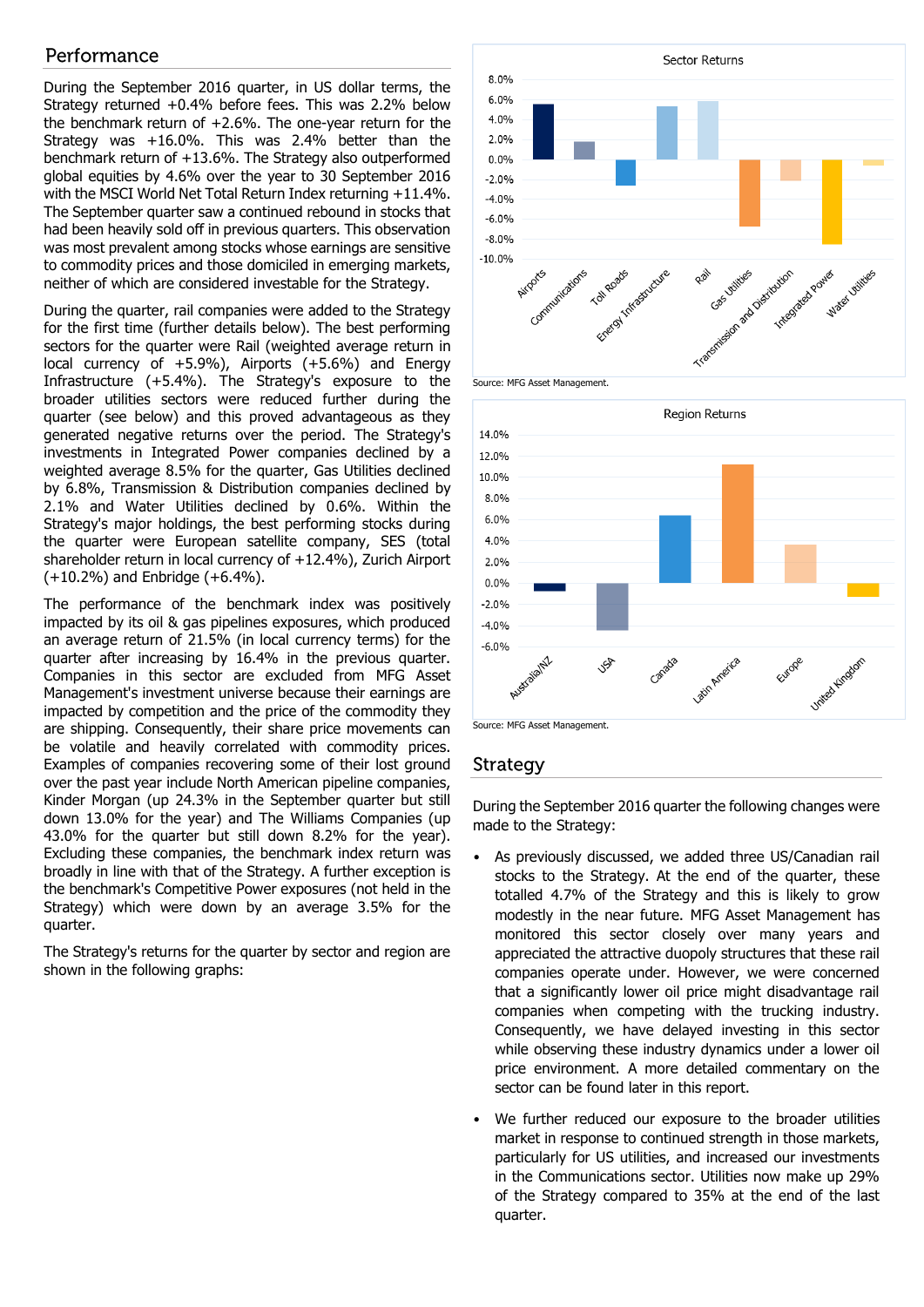• Consistent with the past 18 months, the cash holding for the Strategy remains high at approximately 8%. We expect increased share market volatility associated with any decision by the US Federal Reserve (Fed) to increase interest rates and we want to be able to move quickly to take advantage of any significant share price weaknesses in quality infrastructure and utility companies, particularly US utilities. As noted in our previous communications to investors, the average debt costs for most US utilities is expected to continue to fall over the next two to three years, regardless of Fed strategy as they will be replacing relatively  $\frac{2}{5}$ expensive debt maturing over that period with much cheaper and longer duration debt.

The underlying fundamentals of the markets in which we invest remain sound. Traffic numbers on toll roads in Europe, the US and Australia continue to grow solidly, with particularly strong truck traffic growth in most markets. Passenger numbers  $\frac{5}{8}$ through airports are also robust, although terrorism events have impacted a number of European airports. Demand for satellites and other forms of communications infrastructure remains strong and regulators continue to allow satisfactory returns for our utility holdings. While some sectors, particularly US utilities, appear expensive, there are still opportunities to invest in stocks at appropriate values and we remain comfortable that we can meet or exceed our target of generating real returns of 5%-6% over the medium term.

### Topic in Focus - Why invest in rail?

Railroads provide a basic, but critical role for any developed society – they facilitate the connection between producers and consumers of essential goods and support a large section of the economy. The North American rail industry represents one of the world's oldest and largest collections of transport infrastructure. In this section we provide an insight into the sector and explore the current thesis for investment in North American rail assets.

The US rail industry was once a global leader in rail infrastructure development and innovation, with acclaim for manufacturing world-class locomotives and carriages. In 1934 Budd Manufacturing Co. created the Zephyr, a US dieselpowered train that broke the world speed record. The locomotive travelled from Denver to Chicago at 77 miles per hour and set the US on a course to dominate global rail development. However, over time US rail had become a forsaken sector and failed to keep up with innovations seen elsewhere in Europe and Asia, with aging rolling stock that lacked efficiency compared to competing alternatives in the air and on the roads. The post-World War II era saw the economy make a structural shift away from rail and towards expansion of the US automobile industry.

From an investment perspective, returns from rail operations became uneconomical and by the 1970s, the rail industry's return on capital averaged just 2%. The majority of railroads in existence were in ruin, with bankrupt railroads accounting for more than 20% of North America's rail mileage<sup>1</sup>. This led to a number of players exiting the market.

The decline of the rail industry prompted US Congress to reform federal railroad regulation and in 1980, the Staggers Rail Act

was established to alter rules around competition, service routes and pricing. The Act was instrumental in reviving the sector and promoting new investment into rail development to help create one of the most cost-effective and productive

# US rail infrastructure spending vs. miles of track (1980 - 2008)



Source: Wolfe Research

Regulation of the industry also resulted in a number of bankruptcies and mergers, taking the number of Class I railroads in the US from about 40 down to five, effectively creating regional duopolies. By 2004, a number of the operating challenges (e.g. labour agreements) abated for the merged entities and they were able to improve operating margins. Since 2004, there has been no real evidence of pricing wars amongst the competing rail roads.

Over the past decade, the North American rail industry has been experiencing somewhat of a renaissance. New investments have been made across the sector to expand capacity, improve transportation efficiency and forge new regional connections. Some railroad operators have established intermodal links – combining rail transportation with road or shipping services to provide freight customers with single end to end solutions. Rail intermodal transport volumes have significantly expanded since the turn of the century.





#### **The attractiveness of rail**

The synergies between regulatory support, capital investment and operational improvements have contributed to US rail now offering attractive returns on investment. North American rail operators are large corporations that benefit from scale and diversity. One of the largest operators, Union Pacific, operates the world's largest freight rail yard. The company's Bailey Yard

Source: Goldman Sachs Global Investment Research, FTR Transport Intelligence. Data is seasonally adjusted (indexed to 2000).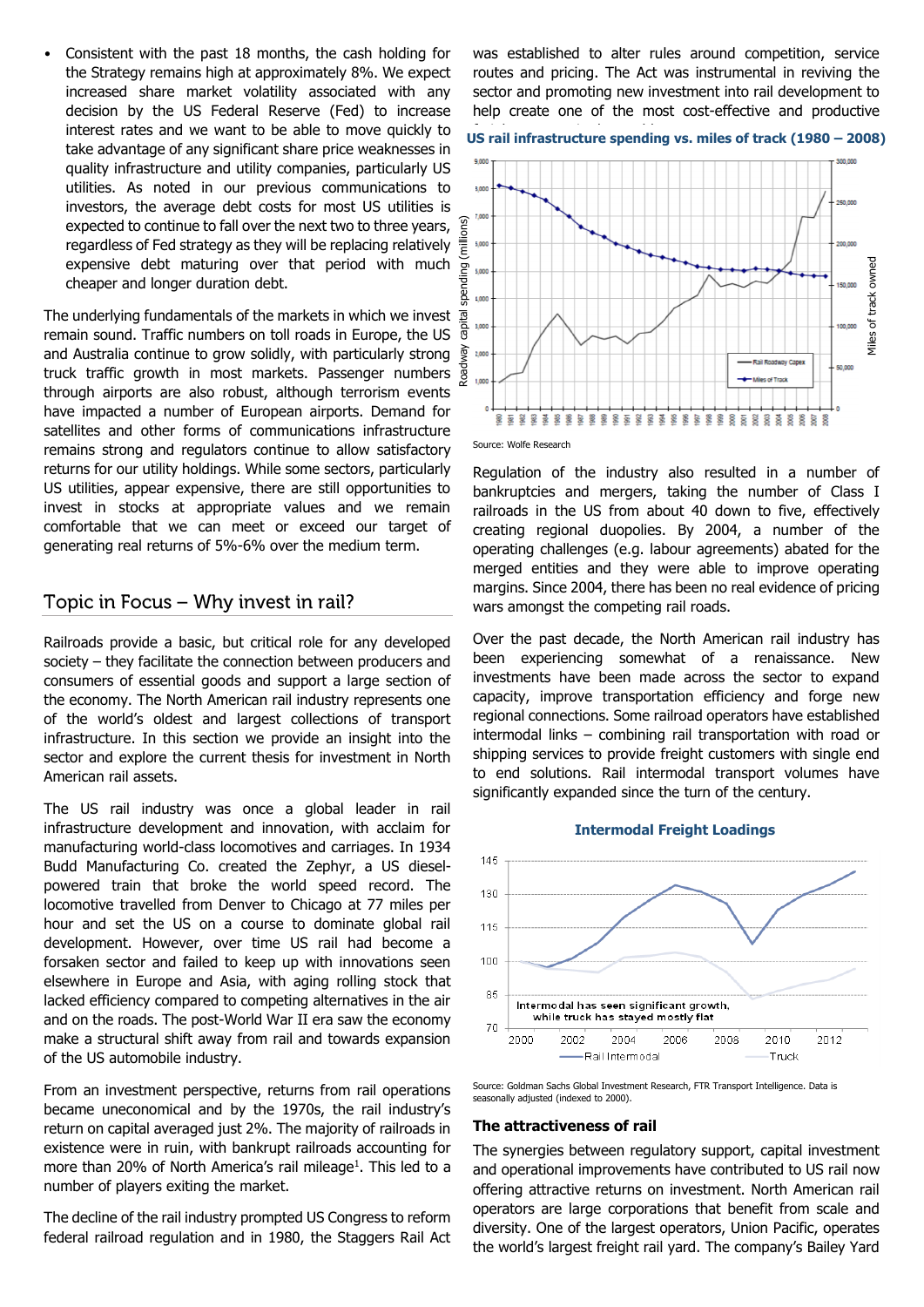in North Platte, Nebraska, covers 2,850 acres and a total length of eight miles, making it three times the size of New York's Central Park. The site is operational 24 hours a day, seven days a week and handles 14,000 rail cars each day that travel across the company's 32,000 route miles.

From agriculture to automotive parts to chemicals and coal, railroads serve practically every industry sector and forms essential infrastructure for communities. The North American rail sector is suitably diverse with an expansive network which is vital for the conveyance of bulk goods. Indeed, about 40% of intercity freight volumes in the US are moved by rail, one of the highest for any developed country<sup>2</sup>. While the sector is highly capital intensive, there are a number of fundamentally attractive factors for infrastructure investors.

### **i) Earnings have limited sensitivity to competition**

- North American railroads operate within duopoly markets and hence, face limited competitive pressures. Within each of these markets, the main operators have shown discipline in sustaining and growing margins.
- Capital intensity, network effects and right-of-ways create immense barriers to new entrants.
- Rails are typically the only economical solution for shippers, particularly for long haul movements of low value heavy goods such as coal and grains. Trucks are competitive on about 30-35% (on average) of railroad volumes, but their competitive advantage declines as cost inflation for trucks outpaces rails. Issues that drive inflation for trucking companies include rising labour costs, driver shortages, possible limitations on hours of service and growing costs associated with truck safety compliance regulations. Trucking companies have also been less successful in passing through rises in fuel costs.

### **ii) Earnings have become increasingly less sensitive to commodity price movements**

 With fuel costs representing a material component of rail operating costs, operators have been successful in progressively introducing surcharges to facilitate passthrough of changes in fuel costs.

Historically, coal has been a significant component of freight revenues but today, declining demand for fossil fuels and retiring of coal plants has led to coal representing a declining share of total US freight. In our view, this will gradually decrease to a base-line level given that the US maintains a significant reliance on coal-fired energy.

### **iii) Rail operators benefit from an effective regulatory regime**

 Railroad regulation is somewhat light-handed and constructive. Economic regulation of railroad operators is primarily conducted through the United States Surface Transportation Board and in Canada, the Canadian Transport Agency. For US operators, the Staggers Rail Act effectively diluted the regulatory structure, thereby improving economic returns such that only 20-30% of rail volumes are typically subject to freight tariff regulation.

### **Demand considerations**

Economic influences such as variations in global demand for freight-linked commodities, a strong US dollar and energy alternatives have limited growth of freight business in North America in recent years. However, real pricing growth has been evident among some operators, which continues to reflect rail's competitive advantage (cost, capacity constraints and captive customer factors) over alternative modes of transportation. We see minimal signs of price competition amongst the rail group despite the recent soft volume environment.

Rail operators are also well placed to manage capacity as demand changes. An improved focus on operating efficiencies has partly mitigated the effects of the recent volume downturn. But when volumes stabilise and subsequently increase, rail operators have the flexibility to meet the upturn in demand, primarily through adding cars and lengthening train routes. Further gains from technological innovation and future automation provide avenues for additional operational leverage.

#### **An attractive sector in a dependable market**

In the prevailing environment, the US economy is continuing to exhibit signs of sustainable recovery and growth in exports, which bodes well for the freight sector. Even in a low growth environment, rail operators have shown the ability to grow earnings. Following a period of increased investment to support intermodal volume growth, improve network performance and meet regulatory requirements, capital investment for rail operators can be expected to ease going forward. Considered together with improved service offerings, this should contribute to strong and stable free cash flow growth, making the sector attractive to infrastructure investors. At current valuations we have seen an attractive entry point to the North American rail sector and will be closely monitoring opportunities in this market.

<sup>1</sup> Source: MFG Asset Management.

<sup>2</sup> US Department of Transportation - Federal Railroad Administration.